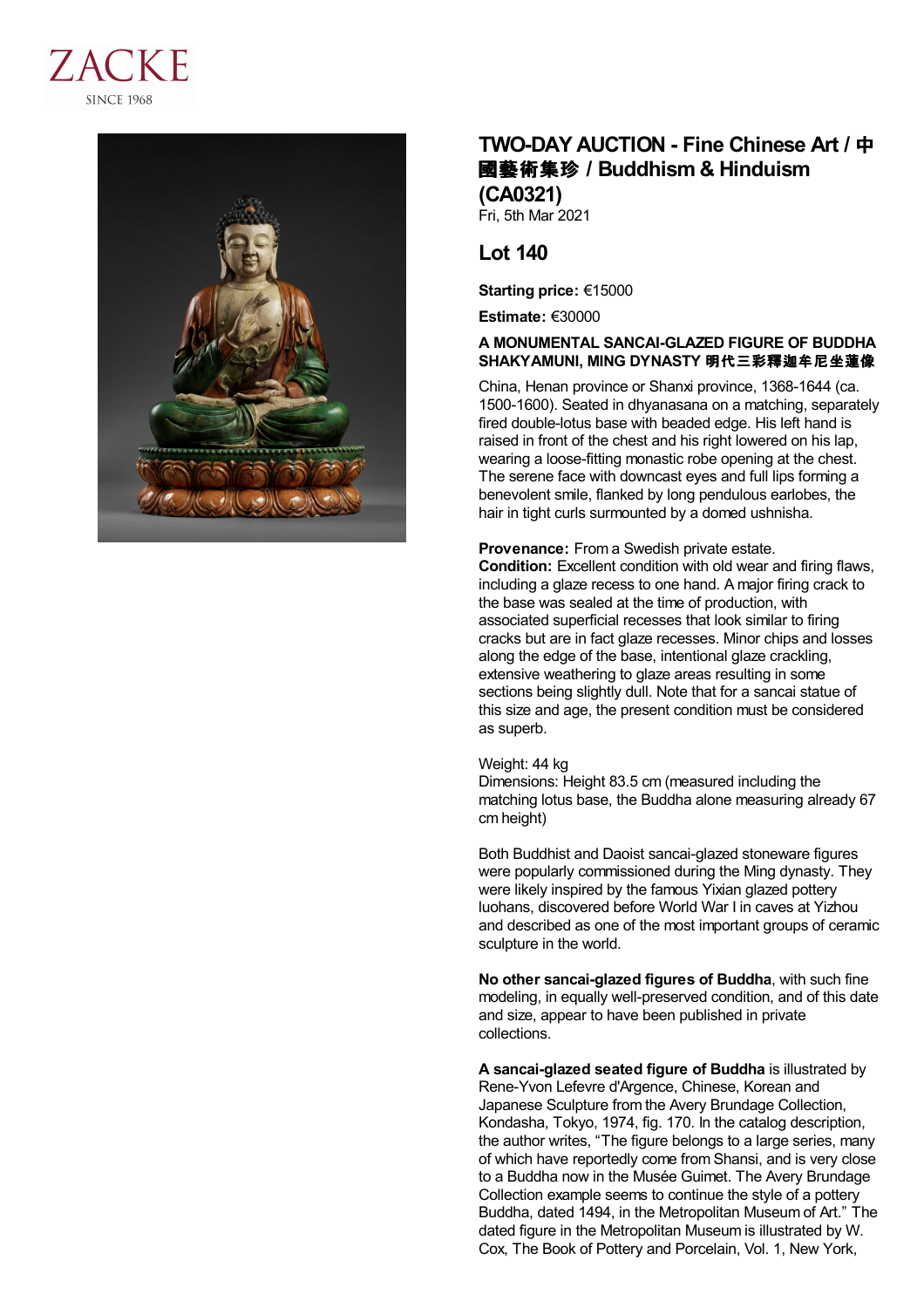1947, pl. 151.

Literature comparison: Compare with a closely related sancai Buddha from the Avery Brundage collection, now in the Asian Art Museum, San Francisco, object number B60P139. Compare with a sancai-glazed sculpture of a luohan, dated to the Liao dynasty, in the Metropolitan Museum of Art, accession number 21.76. Compare also with a polychrome figure which may represent the Daoist deity Yuan Shi Tian Zun (The Primal Celestial Excellency) of the San Qing (Three Pure Ones) in the British Museum, museum number 1930,0719.62. Further Daoist examples include a figure of the Heavenly Marshal Zhao, dated 1482 in the Metropolitan Museum of Art, New York and another related seated figure of the Daoist God of Literature, Wenchang Wang in the Royal Ontario Museum is illustrated in Henry Trubner, Royal Ontario Museum, The Far Eastern Collection, Toronto, 1968, p. 72, no. 90.

Auction result comparison: Compare with a related sancai figure of a Daoist deity of larger size (111.8 cm high) at Sotheby's New York in Fine Chinese Ceramics & Works of Art on 17-18 September 2013, lot 49, **sold for USD 149,000**. Compare also with a related but slightly larger (89.8 cm high) sancai-glazed figure of Guanyin at Christie's Hong Kong in Important Chinese Ceramics and Works of Art on 1 June 2011, lot 3767, **sold for HKD 4,580,000**.

#### 明代三彩釋迦牟尼坐蓮像

中國,河南省或山西省,1368-1644 (約 1500-1600)年。釋迦牟 尼結跏趺坐坐在匹配但分開燒製的寶珠紋雙層蓮座上。他的左 手在胸前舉起,右手擱在膝上,身著寬鬆敞胸袈裟。寧靜的臉 龐,雙眼微垂,嘴唇豐滿,露出仁慈的笑容。臉部兩側是長長的 耳垂,頭頂頭髮捲曲,有螺髻。

來源:瑞典私人遺產

品相:狀況極佳,有舊磨損和燒製瑕疵,包括一隻手上有釉面凹 陷。底座一條燒製裂紋已在製作時經過修補,相關的表面凹陷, 看起來類似燒裂,但實際上是釉面凹陷。底座邊緣有細小碎屑 和缺損,釉面開裂,釉面區域有廣泛風化導致某些斷面有些暗 沉。請注意,像這樣的尺寸和年代的三彩造像,當前狀況算是保 存相當好的。

重量:44公斤 尺寸:高 83.5 厘米 (含蓮座,佛像高67 厘米)

在明代,佛教和道教的三彩釉陶器都極受推崇,可能是受到著 名的易縣三彩羅漢的啟發,它們是在一戰前在易州發現的,是 世界上最重要的陶瓷造像群之一。

在私人收藏中的同期且相近尺寸的三彩造像沒有任何一座保存 如此完整。

一件三彩坐佛見 Rene-Yvon Lefevre d'Argence所著的 Chinese, Korean and Japanese Sculpture from the Avery Brundage Collection, 東京講談社 1974年出版,圖 170。在畫 冊中,作者寫道 "The figure belongs to a large series, many of which have reportedly come from Shansi, and is very close to a Buddha now in the Musée Guimet. The Avery Brundage Collection example seems to continue the style of a pottery Buddha, dated 1494, in the Metropolitan Museum of Art."(該 造像屬於一個造像系列,其中很多據報導自山西省,與現在吉 美美術館中的佛像非常接近。Avery Brundage 收藏的例子似乎 延續了大都會博物館中一座1494年的陶佛的風格。)大都會博 物館中的陶佛可見W. Cox, 畫冊The Book of Pottery and Porcelain, 第一冊,紐約1947年, 圖151。